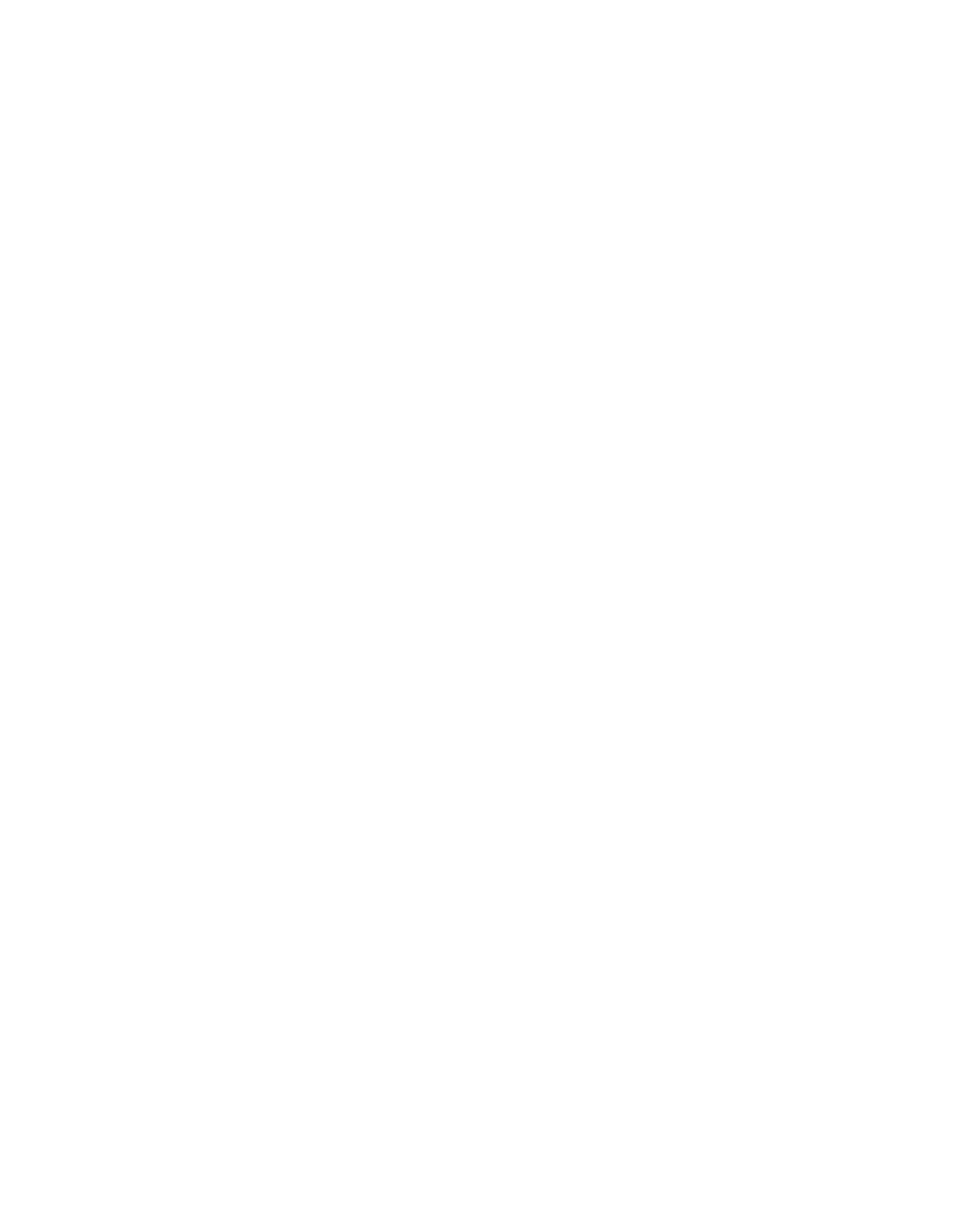### **HILL, Chief Justice.**

[¶1] Appellant, Michael W. Sarr (Sarr), appears before this Court for the third time, upon further proceedings called for by the U.S. Supreme Court's decision in *Sarr v. Wyoming*, \_\_\_ U.S. \_\_\_, 125 S.Ct. 297, 160 L.Ed.2d 1 (2004). He contends that his convictions were obtained in violation of the Confrontation Clause of the United States Constitution, that he may not be retried where a conviction is reversed because of the insufficiency of the evidence, and that the district court's restitution order must be reversed. In accordance with the Memorandum Decision of the United States Supreme Court and its mandate, we too vacate the judgment and sentence of the district court. Thus, we reverse Sarr's convictions on Counts I, V, and VI of the complaint and remand those matters for new trial. We previously reversed Count III and remanded it for new trial. Because the district court's judgment has been vacated and because we remand all remaining counts for new trial, we must also vacate the district court's sentence, including the restitution order, for reconsideration in light of any additional proceedings.

### **ISSUES**

[¶2] Sarr provides this statement of the issues:

I. Whether [Sarr's] rights under the Confrontation Clause to the Sixth Amendment were violated when prejudicial, testimonial tape-recorded hearsay of the unavailable victim was admitted at trial, requiring reversal of all of [Sarr's] convictions.

II. Whether jeopardy attaches to the reversal of [Sarr's] conviction for Count IV, prohibiting the State from retrying [Sarr] on that count.<sup>[1](#page-2-0)</sup>

III. Whether the district court's order requiring [Sarr] to pay restitution is erroneous and requires reversal.

The State proposes the issues to be decided in this form:

I. Was introduction of the testimonial hearsay of the unavailable victim harmless error as to Count I?

<span id="page-2-0"></span><sup>1</sup> In our original opinion we held that Count IV could not be retried. The status of that count remains the same and the State, for good reason, does not contend that Count IV may be retried. Thus, this issue need not be addressed.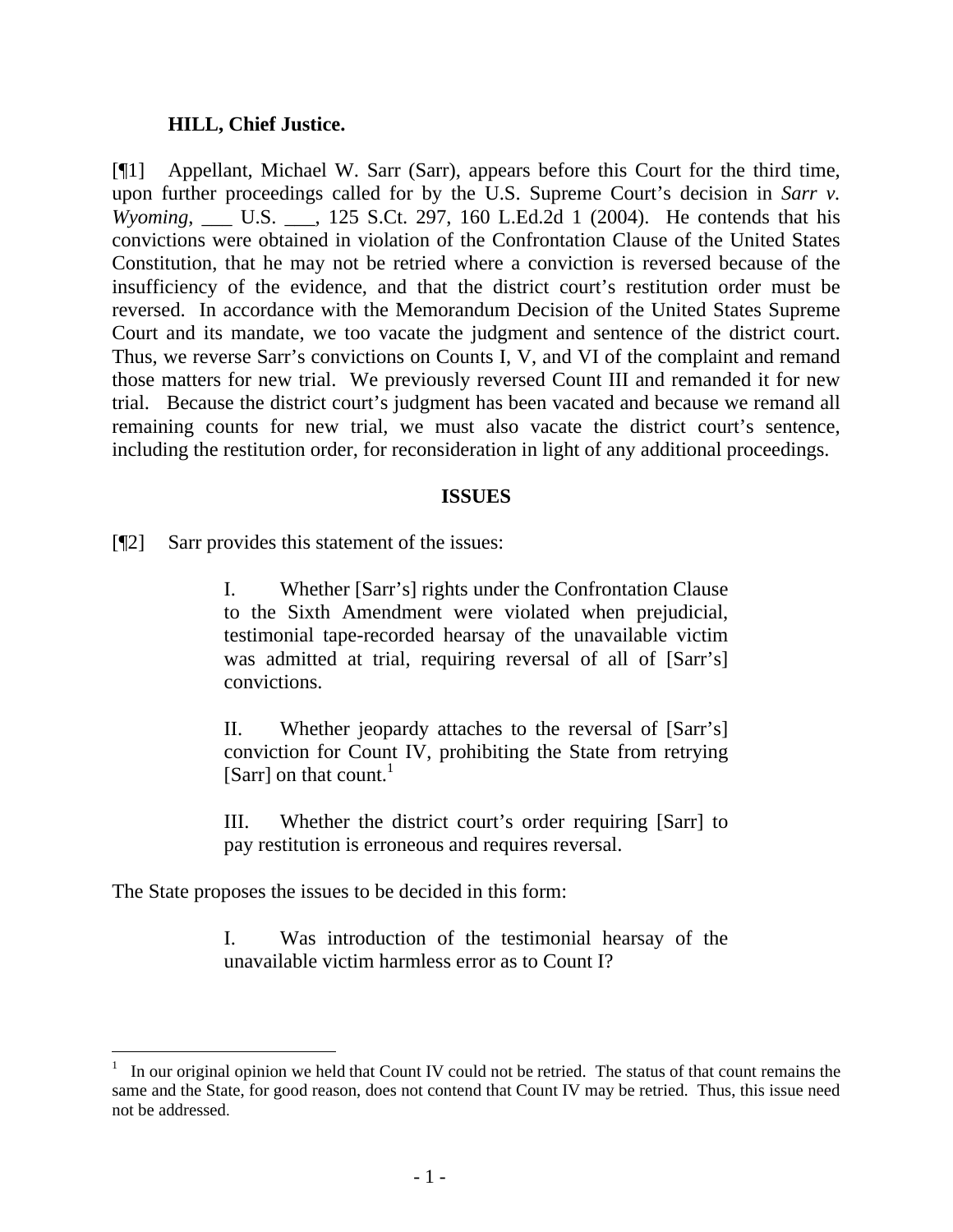II. Would retrial of [Sarr] on all remaining counts place him twice in jeopardy under the Wyoming and United States Constitutions?

III. Should [Sarr] be required to pay restitution on Count I and, upon retrial, any restitution attributable to Counts III, V, and VI?

# **FACTS AND PROCEEDINGS**

[¶3] In February of 2001, Sarr was charged with seven counts of aggravated assault and battery. Those charges arose from acts of domestic violence committed by Sarr against Ann Wing. Throughout this opinion, as was the case with our prior opinions, we will differentiate between the seven counts by referring to them as Counts I, II, III, IV, V, VI and VII. In *Sarr v. State*, 2003 WY 42, 65 P.3d 711 (Wyo. 2003) (*Sarr I*) we set out the facts pertinent to this case. *Sarr I*, **[15**-11. Of central significance to this protracted litigation was the fact that Ann Wing drowned in her bathtub shortly after she gave a statement to the police concerning the acts of assault. Those statements incriminated Sarr with respect to all counts for which he was convicted. It is the admission of her statements, both in tape recorded form and as related to the jury by those who heard her give the statements, that implicate the Confrontation Clause here.

[¶4] After trial, Sarr was found guilty of Counts I and III-VI, but was found not guilty with respect to Count VII, thus that count is no longer at issue. *Sarr I*, 11. Count II was dismissed for reasons not evident of record, and thus it too is no longer at issue. In that same opinion we reversed the conviction for Count IV because of insufficient evidence and held that it could not be retried for reasons of double jeopardy, thus Count IV is also no longer at issue. We also reversed Count III, but remanded it for new trial. We affirmed the convictions for Counts I, V, and VI. *Id*. at ¶47. Upon his motion, we granted a rehearing to Sarr, and in that opinion clarified our reasoning as to why Sarr could be retried on Count III. The case was then remanded to the district court for those purposes. *Sarr I*; *Sarr v. State*, 2004 WY 20, 85 P.3d 439 (Wyo. 2004) (*Sarr II*).

[¶5] On June 8, 2004, Sarr filed a Petition for Writ of Certiorari in the U. S. Supreme Court. In a memorandum decision entered on October 4, 2004, that court granted the petition and vacated the judgment of the Wyoming court. The U.S. Supreme Court's decision also remanded Sarr's case to this Court for us to further consider it in light of *Crawford v. Washington*, 541 U.S. 36, 124 S.Ct. 1354, 158 L.Ed.2d 177 (2004). *Sarr, U*.S. \_\_\_, 125 S.Ct. 297. Boiled down to its essence, the *Crawford* case stands for this proposition:

> Where nontestimonial hearsay is at issue, it is wholly consistent with the Framers' design to afford the States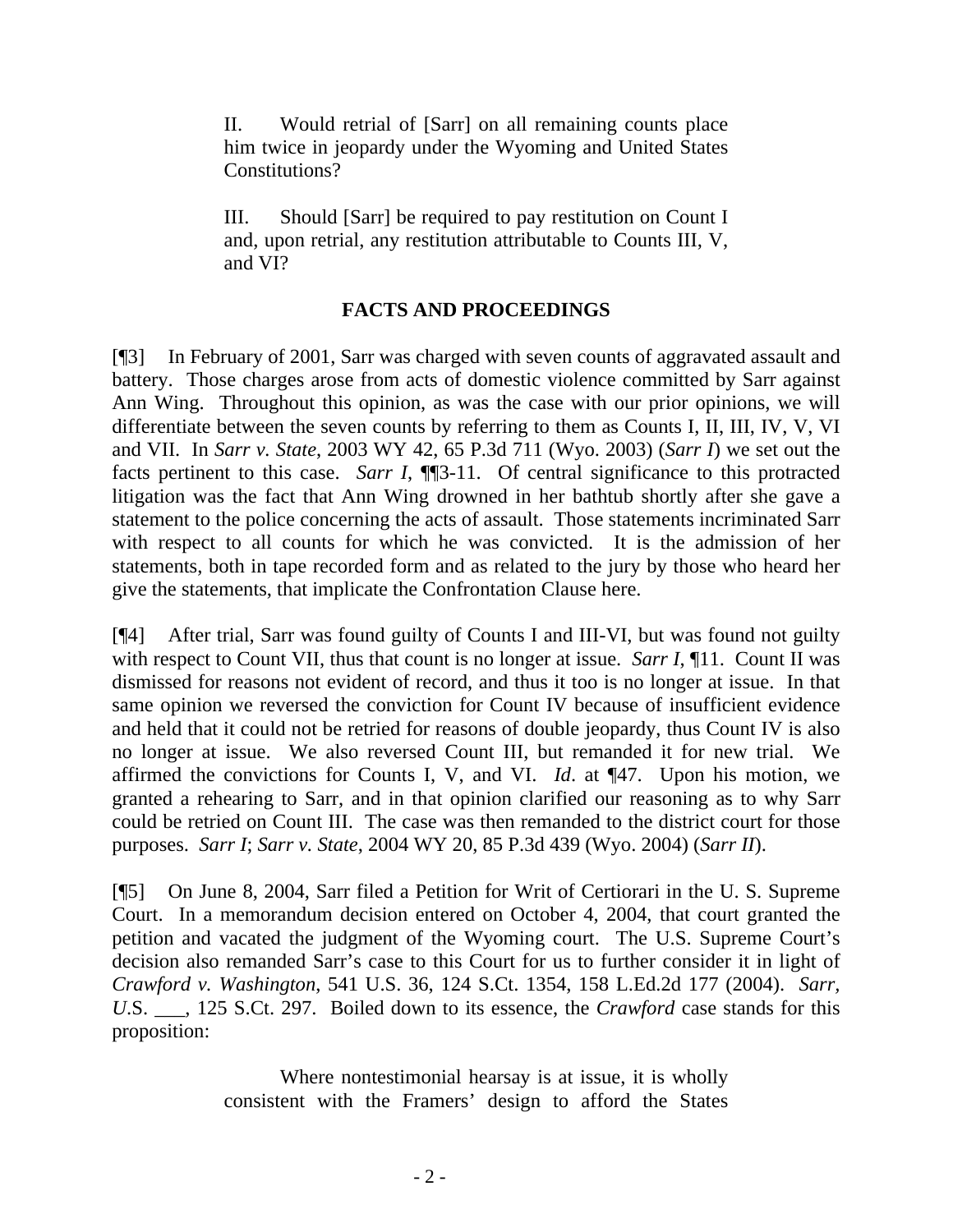flexibility in their development of hearsay law–as does *Roberts*, and as would an approach that exempted such statements from Confrontation Clause scrutiny altogether. Where testimonial evidence is at issue, however, the Sixth Amendment demands what the common law required: unavailability and a prior opportunity for cross-examination. We leave for another day any effort to spell out a comprehensive definition of "testimonial." Whatever else the term covers, it applies at a minimum to prior testimony at a preliminary hearing, before a grand jury, or at a formal trial; and to police interrogations. These are the modern practices with closest kinship to the abuses at which the Confrontation Clause was directed.

In this case, the State admitted Sylvia's testimonial statement against petitioner, despite the fact that he had no opportunity to cross-examine her. That alone is sufficient to make out a violation of the Sixth Amendment. *Roberts* notwithstanding, we decline to mine the record in search of indicia of reliability. Where testimonial statements are at issue, the only indicium of reliability sufficient to satisfy constitutional demands is the one the Constitution actually prescribes: confrontation. [Footnote omitted.]

*Crawford*, 124 S.Ct. at 1374 (*Crawford* also reversed that court's decision in *Ohio v. Roberts*, 448 U.S. 56, 100 S.Ct. 2531, 65 L.Ed.2d 597 (1980)). In the interim, we have embraced the rule articulated in *Crawford*, although we also held that such errors are subject to a harmless error analysis under the standard applicable to errors of constitutional magnitude. *Vigil v. State*, 2004 WY 110, ¶¶18-26, 98 P.3d 172, ¶¶18-26 (Wyo. 2004).

[¶6] It is agreed by the parties that the evidence at issue here was testimonial, and that it was admitted as substantive evidence to support Sarr's convictions as to all remaining counts, and with respect to Counts III, V, and VI, it was the only evidence of Sarr's guilt. Thus, *Crawford* mandates that all of Sarr's convictions be reversed, unless the admission of that evidence is deemed harmless. It is only with respect to Count I that harmless error is pursued by the State.

## **DISCUSSION**

### **Count I and Harmless Error**